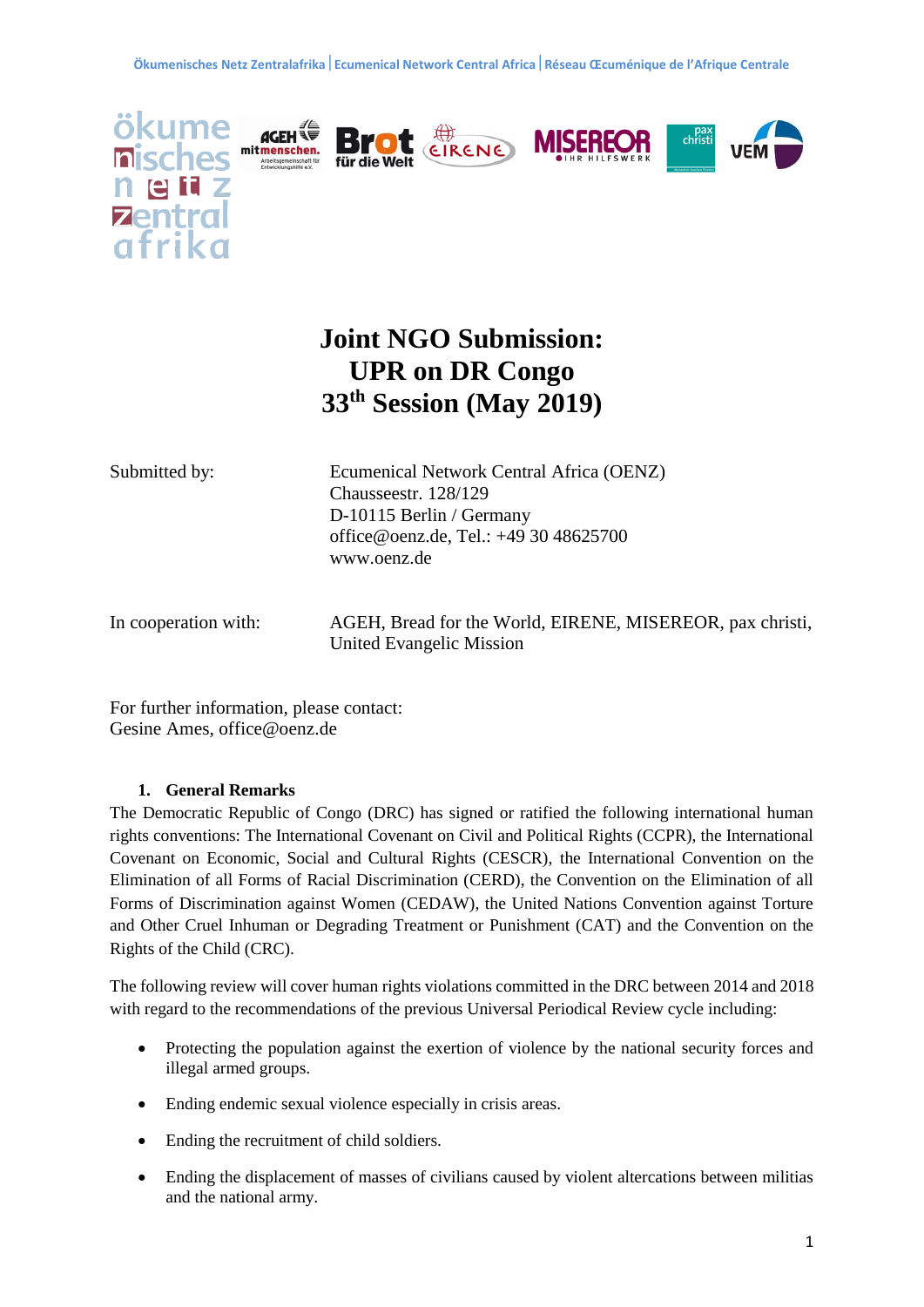- Combating impunity among human rights offenders.
- Protecting journalists, youth movements, human rights defenders and the political opposition from arbitrary detentions and threats as well as ensuring their freedom of expression.
- Combating discrimination and improving equality of indigenous peoples.
- Improving the precarious conditions in prison and detention centres.
- Improving the labour conditions in mineral mines.
- Improving social security, health and economic conditions.

Despite having received these recommendations and having committed to the aforementioned conventions, human rights abuses have deteriorated significantly over the past few years. It is also controversial that the DRC is part of the United Nations Human Rights Council since the beginning of 2018. This role will require the country to take on more responsibility instead of degrading human rights.

## **2. Political conditions and conflict related to Joseph Kabila's prolonged presidency**

In 2014, when the Congolese government proposed changes to the constitution, allowing president Kabila to run for presidency for a third term during the foreseen elections in 2016, the number of protests increased. During demonstrations in Bukavu in February 2014, 25 people were killed when the police made use of tear gas and live ammunition. Several people were injured during a rally in Goma in September 2014.

On January 2015, Kabila released a draft law for the alterations to the electoral law, causing uprising among the population and opposition. During these protests the national police used live bullets and killed approximately 42 people in Kinshasa and 5 in Goma.

In 2016, more than 100 state opponents were arbitrarily detained and abused. In May, one person was killed and several, including children, injured during protests in Goma. Especially throughout the talks between the opposition and the ruling party in Kinshasa, further unrest was sparked. Demands for Kabila to respect the constitution and to announce in public that he would not stand for the presidential election again resulted in the death of approximately 37 protestors. As Kabila's second and therefore legitimately last term approached by the end of December 2016, another 40 protesters were killed and numerous people arrested.

Systematic repression on any form of freedom of expression continued throughout 2017. Despite signing the New Year's Eve peace agreement, the Congolese government did not demonstrate strong commitment towards arranging elections by the end of 2017 and disregarded many of the compromises negotiated during the talks with the opposition. Apart from that, the death of opposition leader Etienne Tshisekedi led to further trouble inside the opposition ranges. Hence further uprising and consequent repressions through national security forces led to a total of 62 fatalities and further losses throughout the year.

### **3. Exertion of violence by the National Security Forces and illegal armed groups**

Armed groups as well as national security forces, such as the "Forces Armées de la République Démocratique du Congo" (FARDC), kept committing numerous brutal human rights violations and misconduct against civil society.

The Congolese government failed to implement the Disarmament, Demobilization and Reintegration program (DDR) to reintegrate and hold former militia members liable and thus improve security.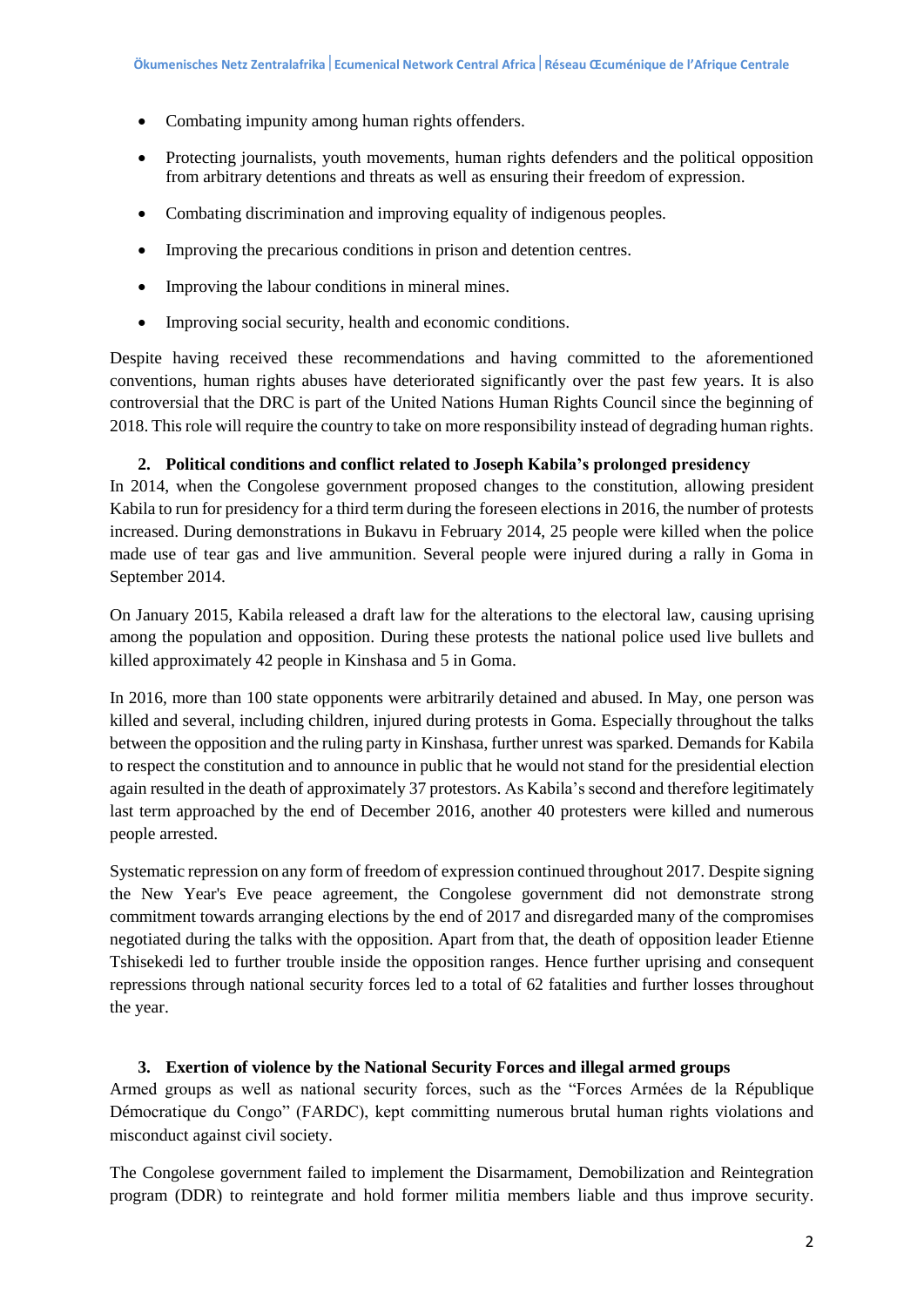Instead, many of the combatants and their peers died stricken of disease or starvation or regrouped in camps in Equateur and North Kivu after the government failed to take care of them. A second DDR program implemented later on also seemed to have little effect on the situation.

While serious human rights abuses deteriorated throughout Katanga, North and South Kivu in 2015- 2016, the Ituri province was also beset with violent attacks by the "Forces de résistance patriotiques en Ituri" (FRPI). In December 2016 the Mongala, Kasaï-Occidental, Kasaï-Central and Tanganyika Provinces, which had so far remained untouched for the most part, also became affected by violent disruptions.

## **3.1.National Security Forces**

In 2014, the police in Kinshasa was accused of carrying out 51 extrajudicial executions of members of the "Kuluna" gang (mostly street children), while 33 other people disappeared. It is said that FARDC affiliates also tortured militia leaders in Orientale and Ituri and later that year regained control in some of the Congo's eastern parts, where they raped 41 women and arbitrarily arrested numerous alleged M23 followers for ransom. Generally, the FARDC often marked up internal conflicts and corruption, whilst the low wages led soldiers to pursue their own interests.

In March 2015, government security forces buried 421 bodies in a mass grave in Maluku, which the government later failed to exhume. The FARDC is also believed to have been involved in the killings of 680 people in North Kivu since October 2014 and jailed 29 children, who were supposedly part of a local militia.

In 2016-2017, the situation in the opposition provinces of Kasaï deteriorated. During the confrontations between the "Kamuina Nsapu" militia and the FARDC thousands of people died. Nearly one million were internally displaced and about 35 000 people fled to the neighbour countries, such as Angola. During these confrontations, the FARDC was accused for their brutal action against any possible suspects, especially young men. In July 2017 the United Nations identified the occurrence of 80 mass graves in the Kasai region since violence erupted in 2016.

Two UN researchers, Michael Sharp and Zaida Catalán, and their interpreter Betu Tshintela were killed on March, 12 2017 while investigating crimes associated with the "Kamina Nsapu" rebellion in the Kasai Central Province. Human rights groups have suspected the government may have played a role in the killings and an UN inquiry in August 2017 could not rule out government involvement. The FARDC has also been accused of supporting a militia group named "Bana Mura" which killed many civilians.

In South-Kivu, alleged Congolese national security forces reacted excessively during a protest of Burundian refugees in the camp Kamanyola, where at least 40 people were killed and many more wounded in September 2017.

According to a report by the United Nations, about half of the 515 cases of human rights abuses in July 2018, are due to the national security forces.

# **3.2. ADF-NALU**

The "Allied Democratic Forces-Army for the Liberation of Uganda" (ADF-NALU) is a rebel group in Uganda and the DRC. For many years its headquarters have been located in the North Kivu province and the militia is mainly active in and around the city of Beni. The militia also abducted scores of civilians and killed approximately 175 people between October and December 2014.

In 2014, military operations by the FARDC and MONUSCO were launched against the ADF-NALU, nevertheless it remained active in gold trade and smuggle and is said to account for 500 deaths since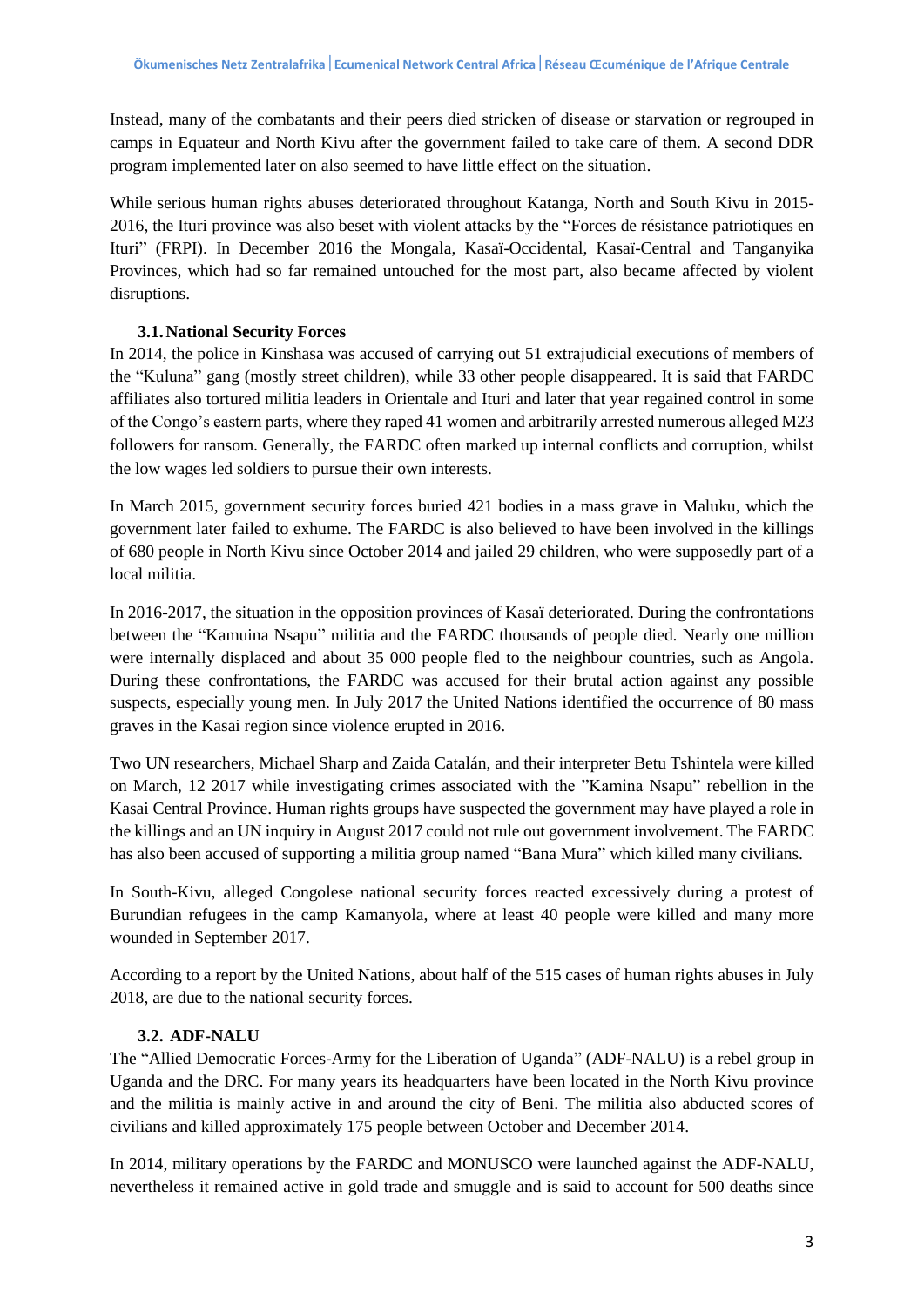October 2014. Additionally the group has been involved in several ethnic massacres and rapes, as well as recruiting children and looting in the Kivu provinces.

## **3.3.FDLR**

The "Democratic Forces for the Liberation of Rwanda" (FDLR) is accountable for numerous ethnic massacres and mass rapes as well as killing five people in Buruko, North Kivu in September 2014. After the defeat of the M23, the Congolese army turned its attention to the FDLR, causing many of the combatants to lay down their weapons in May and June 2014. However, the military operations against the FDLR failed in 2015 due to disagreements between UN peacekeepers and government forces, thus allowing the massacres and serious human rights violations to continue throughout 2017. The militia is also to be held accountable for ethnic massacres of 170 civilians and scorching 2.200 homes in North-Kivu in 2016.

# **3.4.Mai Mai**

Several of the Mai Mai groups actively terrorised the population in the Kivu provinces and have been involved in illegally trading raw materials for years. The Katanga region, which had been unwavering so far, was also beset by the Mai Mai, whose attacks led to numerous deaths and displaced persons. Human rights abuses by the Mai Mai also include the recruitment of hundreds of child soldiers, rape and mutilation of civilians. In 2015, one Mai Mai group kidnapped 20 schoolchildren of which some were killed later. Additionally, the arrival of numerous Burundian refugees in the South Kivu region led to the establishment of new Mai Mai groups, in order to defend their territories and interests in the area.

## **3.5.Raia Mutomboki**

The "Raia Mutomboki" militia is actively involved in illegal raw material trade in particular and responsible for ethnically motivated violence in South and North Kivu. In 2015, for instance, the group used machetes and guns to kill 21 Hutu civilians in Masisi, North Kivu and kidnappings in the area have increased with the militia's presence.

# **3.6.Sexual Violence**

Large numbers of women and girls, but also men are affected by sexual violence in the DRC on a daily basis. Members of illegal armed groups and the National Security Forces are the main perpetrators. Often there are no adequate facilities to care for the victims and many are ashamed to seek help due to stigma associated with sexual violence. Additionally, victims often do not have access to judicial services in rural areas, where most of the offences take place and many lack the financial resources to fund a trial. Despite some efforts to reduce the number of perpetrators getting away without being convicted, many still do manage to shirk justice.

For instance, during a rigged rape trial in Minova, set up in order to convict the FARDC soldiers who had raped 126 women and girls after being defeated by the M23 in Goma in 2012, only 2 lower ranking out of 39 soldiers were convicted in 2015. Several women also received threats following the trials.

This shows that the UN's resolutions on sexual violence in the DR Congo, such as the one reached in September 2013, the appointment of Jeannine Mabunda Lioko as the presidential adviser on the issue and the introduction of an action plan on combating sexual violence by soldiers in 2014 have largely proven ineffective.

# **3.7.Child Soldiers**

The recruitment of child soldiers remains a grave concern in the eastern regions of the DR Congo in particular. While the signing of the UN Action Plan in 2012 seems to have taken effect and hardly any children were deployed within the national security forces, they do still engage in enslaving girls for sexual and domestic purposes. Illegal armed groups on the other hand continue to recruit children as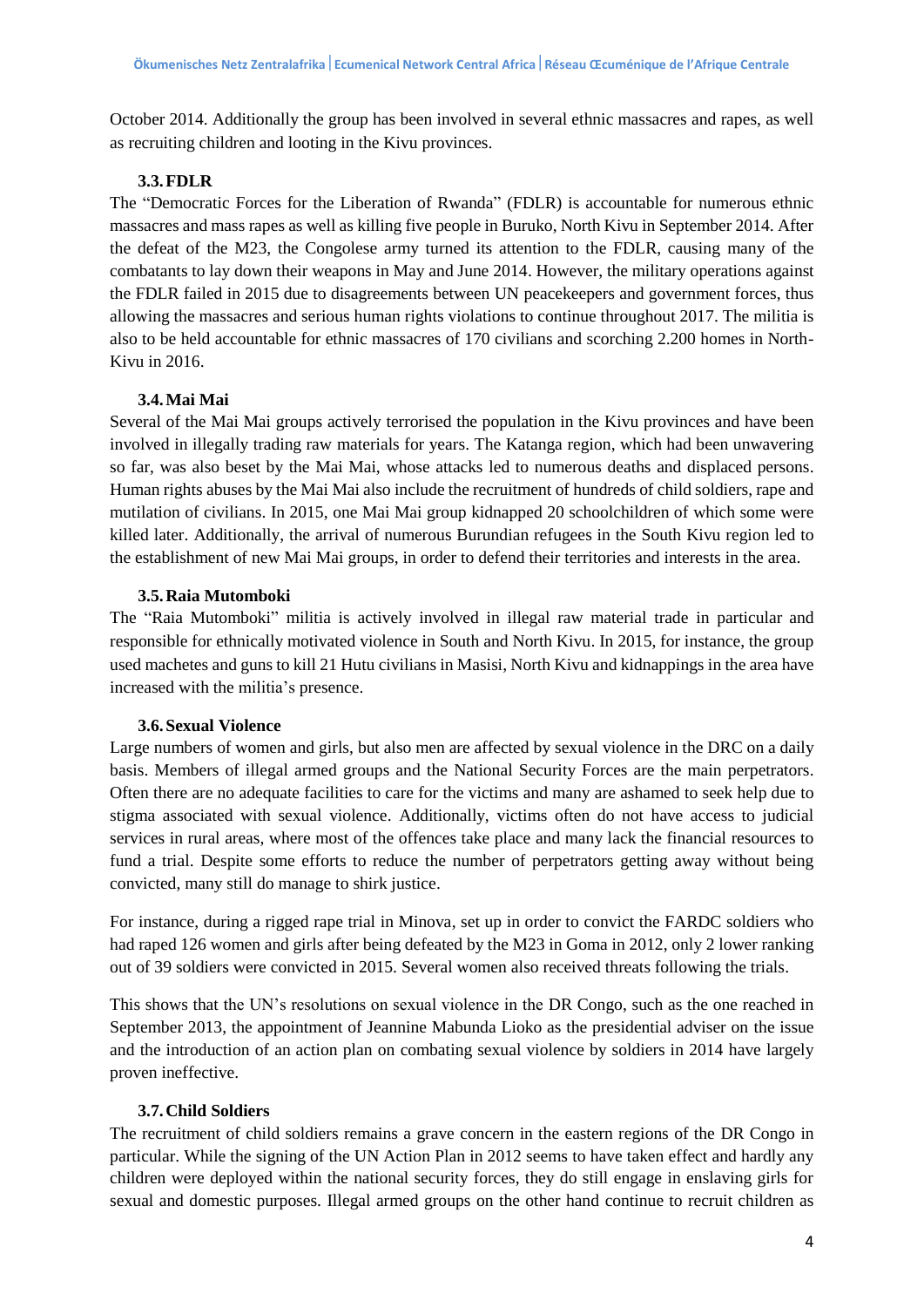combatants, domestic and sexual slaves, yet the exact number of affected adolescents remains unknown. According to recent estimates, there are 5,000-10,000 child soldiers in the Kasaï and more than 3,000 in Tanganyika and South-Kivu, off which only 4,000 could be liberated by UNICEF in 2017.

In 2016 alone, almost 500 new recruitments were noted. The main perpetrator groups include the FDLR, Nyatura, Mai Mai Mazembe and the FRPI. Approximately 120 children got killed in the conflicts and nearly another 120 were mutilated. Further children got harmed or killed during altercations with the FARDC.

Many of these adolescents remain under the control of militias. Only small numbers could be freed and for those who are liberated access to the much-needed assistance is often lacking. About a third of the recruits are girls, yet only 7% of them have been released so far. Research shows that access to education often helps the girls to reintegrate as it does aid in recovering their "social value". Yet many of those, who were able to escape, then face stigma, trauma and rejection within their communities.

To this point only the condemnation and the enforcement of reparations to be paid by warlord Thomas Lubanga in 2017 can be assessed positively, while many of the perpetrators remain unpunished and their recruits continue to suffer from grave human rights abuses.

### **3.8.IDPs and refugees**

The persevering activities of militias in the DR Congo, as well as ethnical and land conflicts are causing increasing numbers of people to be internally displaced or seek refuge in neighbouring countries. Between 2016 and 2017 alone, approximately 100,000 people fled the country. With a count of 3.9 million internally displaced people in October 2017 the number had more than doubled since 2015. Tanganyika, North and South Kivu as well as the Kasaï Provinces are the most affected regions. Many of those who sought refuge in other countries fled to neighbouring ones. In total, approximately 621,711 Congolese refugees were holding up in other African countries by October 2017. The DRC itself is also hosting 526,000 refugees from its neighbour countries, such as Burundi, triggered by the political crisis in 2015.

The situation further deteriorated within three days in January 2018, when around 7000 people fled to Burundi after conflicts between the Congolese army and rebel groups in the South-Kivu province. Similarly, the conditions in the Tanganyika province are noticeably worsening and causing increased numbers of internally displaced persons due to violent encounters between the Twa and Luba.

Ethnically motivated conflicts between the Hema and Lendu groups in and around Djugu, Ituri also caused enormous refugee movements since December 2017. During the fighting more than 260 people were killed and thousands of homes were burned. Around 350.000 people fled the violent scenes of which at least 42.000 sought refuge in Uganda, crossing Lake Albert. By March 2018 the fighting had stopped and some people returned to their home region while the National Security Forces and the MONUSCO investigated the altercations.

Refugee camps are often overwhelmed with the sudden masses of refugees seeking shelter. Furthermore, their lack of access to water, food and sanitation facilities often cause the outbreak of epidemics such as cholera and other diseases. Upon return many people also find their homes or entire villages burnt down, looted and peers killed by the militias.

#### **3.9.Impunity**

Some progress was made in the fight against impunity, when Bosco Ntaganda, a former militia leader, surrendered to the International Criminal Court in February 2014 and faced charges for 18 war crimes and crimes against humanity. Dominic Ongwen, a former LRA commander has also been brought to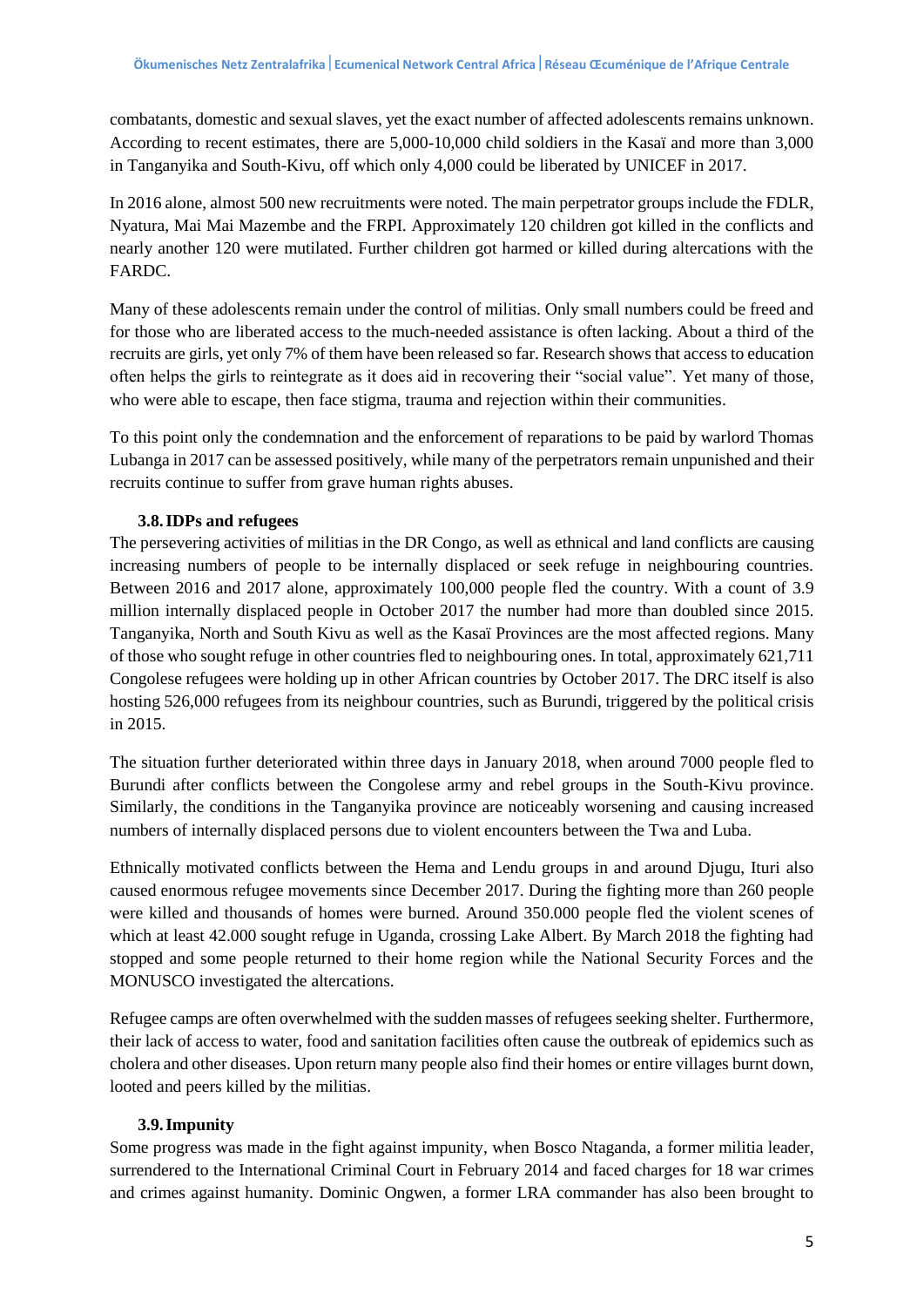trial and General Jérôme Kakwavu and Germain Katanga were persecuted for several crimes against humanity.

Yet despite several efforts to strengthen the judicial system in the DRC throughout the last few years, many human rights abuses and war crimes committed by militias and the national security forces particularly remain unaccounted for.

Sylvestre Mudacumura, an FDLR commander, remained at large, while FRPI leader like Justin Banaloki and others have been seized but not been brought to trial. Additionally the members of the national security forces, who are accused of having committed the 51 extrajudicial executions of the "Kuluna" affiliates in 2014, have not been held responsible.

Judges and legal staff are being paid low wages or none at all, making them more susceptible to corruption. Often trials are also tampered with through witness bribes. A draft law instituting specialized mixed chambers to try war crimes and crimes against humanity committed since 1990 has been refused by the Congolese government in 2016 while an amnesty law for a number of war crimes – excluding grave human rights abuses – committed between 2006 and 2013 was adopted in 2014.

While the International Crime Court (ICC) is actively involved in prosecuting Congolese human rights violators, the Congolese justice system itself remains fragile and needs to be reinforced in order for the state to gain more credibility and confidence within its civil population.

# **4. Restrictions imposed on media, democratic movements, human rights defenders and the opposition**

Representatives of the media, democratic movements, human rights organisations and the opposition are key targets for threats and arbitrary detentions executed by national security forces as well as militia groups. During confinement, prisoners are often held incommunicado for long periods of time without any possibility to contact their legal advisers and prepare their court hearings. Their whereabouts often remain unknown. Therefore many of them conduct their work at a grave personal risk, especially when voicing politically critical views. According to the "Association Africaine de Défense des Droits de l'Homme" (ASADHO) the National Intelligence Service for example holds a list of 419 pro-democracy youths who were allegedly responsible for the marches on December 31, 2018 and are now actively sought after.

### **4.1.Freedom of the press**

With media playing an increasingly important role for international communication, the Congolese government simultaneously reinforces its repression of news outlets or communication platforms.

Preceding demonstrations in January 2015 the government shut down Internet access and texting services for a couple of days, which according to government representative Lambert Mende prevented a civil war. Additionally the television station "Canal Kin Television" (CKTV) and the radio station "Radio Television Catholique Elykia" were closed down for months.

On November 5, 2016, in advance of anti-Kabila demonstrations, the government temporarily shut down several media channels, including Radio Okapi and Radio France Internationale, of which the latter remained jammed for 10 months. Moreover, Lambert Mende released a decree, which imposed significant restrictions on the freedom of expression of international media outlets in the DRC.

Throughout 2017, about 40 journalists were arrested. Two of the most prominent cases were Edouard Diyi, the head of "Télévision Kasaï Horizons", who received death threats for his family and the journalist Jérôme Mwana, whose house was broken into by armed men who then kidnapped his wife.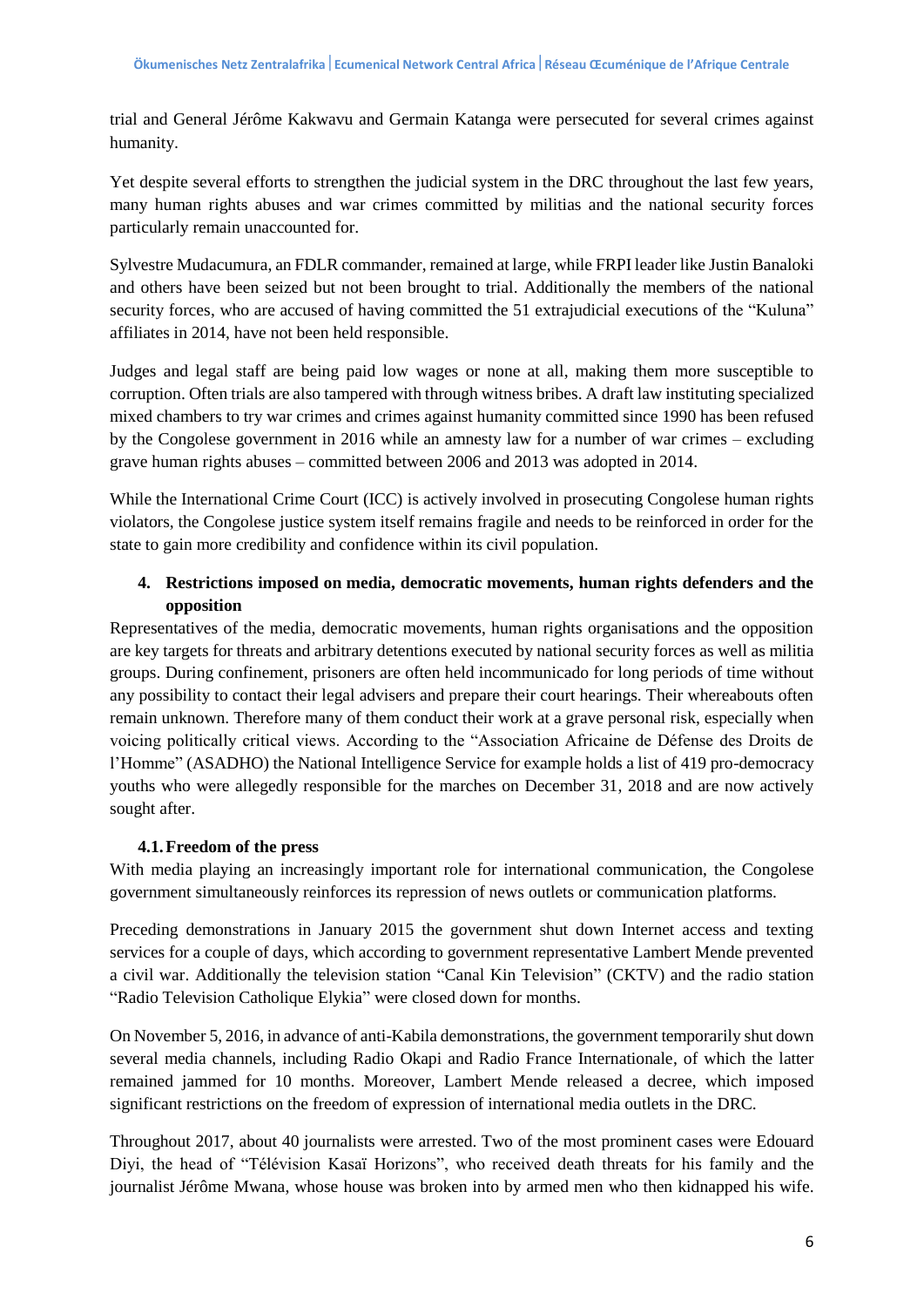Both had allegedly reported too critically of the government. Lastly, the government shut down internet and text message services again during the protests in December 2017 and early 2018.

## **4.2.Democratic movements**

Since 2015 democratic movements as "Lutte pour le Changement" (LUCHA) have been emerging. LUCHA uses peaceful protest methods, such as sit-ins and non-violent demonstrations nonetheless the government has branded it a radical organisation and made use of harsh measures against it.

In March 2015, two youth activists, Fred Bauma (LUCHA) and Yves Makwambala (Filimbi) were arrested during a meeting in Kinshasa and accused of endangering state security. Subsequently, while protesting for the two activists to be freed, another 18 LUCHA members were detained in March 2016. Bauma and Makwambala were only released in August 2016, after the international community increased pressure.

In November 2015 two other LUCHA members were detained during a peaceful demonstration to call attention to the frequent massacres around Beni, which had not been investigated. The activists were later sentenced to three months in prison.

In February 2016, another six affiliates were arrested while preparing placards for a demonstration and subsequently put on trial for instigating revolt against the government, facing a prison sentence. Only after the UN put pressure on the Congolese government to release the young people in July 2016, did Kabila sign a pardon. On February, 25 2018 Rossy Tshimanga Mukendi, member of a democratic movement, has been killed by the police forces during demonstrations. Further arrests of LUCHA and members of other democratic movements continued throughout 2017 and 2018.

## **4.3.Human rights defenders**

Despite previous recommendations to respect the democratic space and freedom of expression, as well as engagement in human rights activities, a continuous threat against human rights defenders remains in the DRC.

Christopher Ngoyi Mutamba, Chairman of the NGO "Synergie Congo culture et development" and Coordinator of the platform Civil Society of Congo was kidnapped by government forces in January 2015 and detained for twenty days. He was then put on trial on March 4, 2015 without being notified beforehand and accused of publicising false information and instigating violations to the law and rebellion after publicly speaking out against the electoral reforms.

In March 2016, Vincent Machozi, a catholic priest and human rights defender, who had been promoting human rights in eastern Congo, was shot by unidentified men in army uniforms. John Luhiri, a human rights lawyer, was arrested by the national police in November 2017 and has not been heard of since. These and many more cases verify the immense threats human rights defenders face in the DRC.

In May 2017, the Senate adopted a draft bill for the protection of human right defenders in order to ensure their legal acceptance and protection. This seemed to be a positive development, yet the bill restricts, who and to what extent one can engage in human rights activities and is therefore not conform with the provisions of the United Nations Declaration on Human Rights Defenders.

### **4.4.Opposition**

Due to protests, in which violence is used by both sides, opposition party members are often exposed to harassment and arbitrary arrests by the national security forces.

In 2014, Vital Kamerhe, the president of the Union for the Congolese Nation (UNC), was hindered continually at expressing himself freely against the government. Furthermore, government forces broke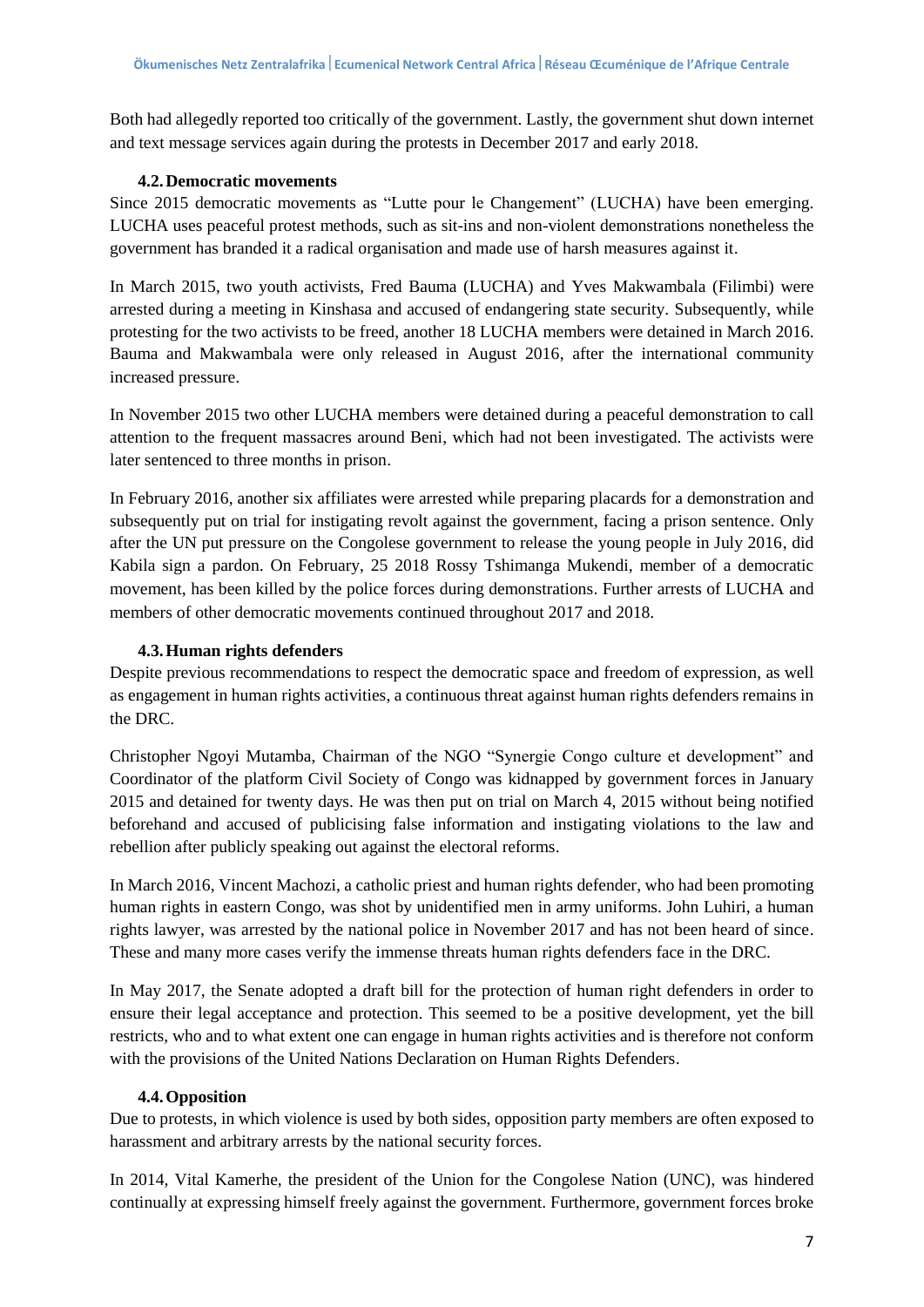up several oppositional movements in Bukavu in February and Goma in September 2014, leading to numerous injuries among the protestors. Even UNC Secretary-General Jean-Bertrand Ewanga was sentenced to one year in prison after allegedly slandering the president and some of his fellow politicians.

With Kabila's proposal to change the electoral law, further protests by the opposition were sparked. In early 2015 the National Intelligence Service arrested several oppositional party leaders, including Jean-Claude Muyambo, Ernest Kyaviro and Vano Kiboko and held them incommunicado for months without formally charging them. Kabila's intimidation tactics even affected former members of his own political coalition, namely the G7, who levelled criticism against his plans for a third presidential term and were consequently harassed by national security forces.

Arbitrary detentions of political opponents continued throughout 2016 and during oppositional protests several people got shot and injured. In May 2016, the politician Moïse Katumbi officially announced that he was running for the office of president, backed by a union of a number of oppositional parties. Subsequently, the Ministry of Justice launched an investigation into the recruitment of foreign mercenaries. When he was later questioned in this regard he was allowed to leave the DRC on the account of health complications, but was found guilty in absentia for another alleged crime and received a sentence for three years in prison and a fine. As revealed afterwards, one of the judges involved in the case had been forced by the National Intelligence Service to agree on the sentence. Katumbi was repeatedly prevented from entering the DRC in August 2018 in order to submit his presidential nomination. This clearly contradicts Article 30 of the Constitution which contains, that no Congolese can be expelled from the territory of the DRC, nor forced into exile.

The opposition politician Jean-Pierre Bemba was prohibited to return to his family residence. The given reason was its location, apparently too near to the Presidential residence. However, there is no law that could justify such a ban unless there is acute danger to the President or other Congolese, which obviously was not the case. Bemba's candidacy was not accepted by the electoral commission. The official reason was Bemba's conviction for influencing witnesses in the International Criminal Court in The Hague. One of his lawyers, however, was able to stand for the parliamentary elections, although he had received the same guilty verdict.

# **5. Role of the church**

With the approaching end of Kabila's mandate in December 2016 the "Catholic National Episcopal Conference of Congo" (CENCO) got involved and supported the negotiations between the opposition and the ruling party for the New Year's Agreement.

In a statement published in June 2017, the CENCO took note of the deteriorating socio-economic and humanitarian conditions, as well as the growing repression of democratic spaces. Further, it called upon civil society to stand up for its rights and the government to meet the goals acknowledged within the New Year's Agreement. In November 2017, the CENCO asked president Kabila to publicly announce standing back from the presidential elections and the "Independent National Electoral Commission" (CENI) to publish its financial plans for the upcoming elections in order to ensure transparency.

With the non-compliance of the New Year's agreement to arrange the presidential elections before the end of 2017, a number of municipalities subsequently organised strictly peaceful demonstrations against the government in Kinshasa, Kasai and Katanga-Province on December 31, 2017. During the protests, government security forces killed at least 8 people and over 120 protestors were arrested.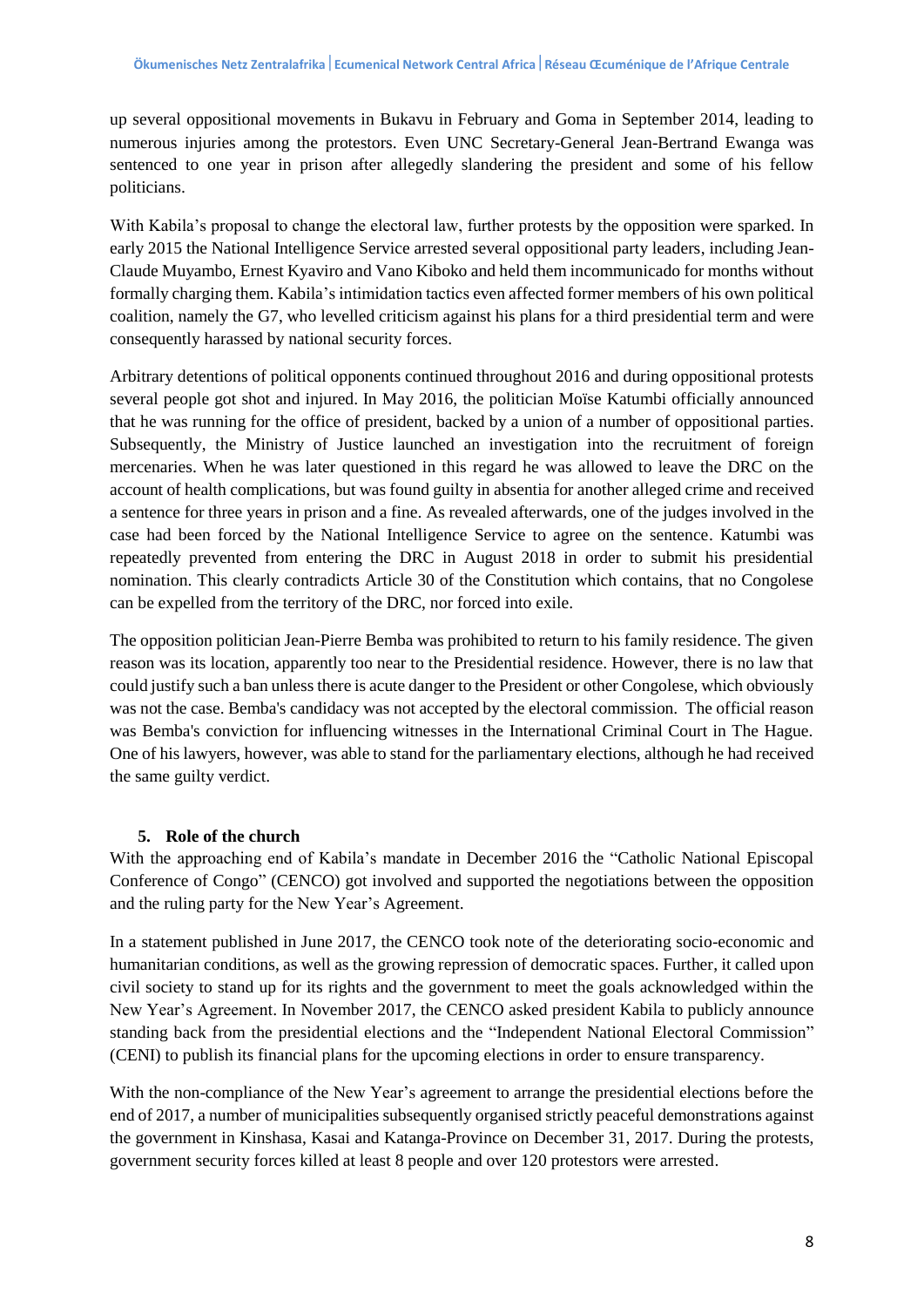Correspondingly, another non–violent march organised by the "Catholic Lay Coordinating Committee" (CLC) on January 21, 2018 led to the death of at least another 6 people, 60 wounded and numerous arrests. Nationwide protests were called by the same Committee on February 25, 2018. During these protests one man was killed and two people seriously injured as police opened fire on demonstrators in the capital Kinshasa. Three priests were arrested as they led a march in the eastern district of the city Kisangani. In many places the police refused the population entry to the Sunday mass.

As a result of its commitment the Catholic Church is the target of constant immense threats. In the province Kasai churches were especially targeted and destroyed on a large scale. Subsequently at least two Bishops had to flee the region. Similarly, the protestant pastor François-David Ekofo had to flee the country after having lamented the deplorable conditions and poverty in the DRC and the failure of the state in a sermon on January 16, 2018. A draft bill is currently discussed in the parliament which aims at reducing freedoms over associations and churches.

## **6. Rights of indigenous peoples**

As mentioned in the report of the previous cycle the problematic living conditions of indigenous peoples are persisting. Many of them have a spiritual bond to the grounds that their ancestors have lived on for centuries. Among other things, this causes conflicts between different (ethnic) groups which are strengthened due to the millions of internal displaced people and refugees who fled into the DRC. In addition, a number of these territories have been declared National parks due to their richness in species and unique nature. Nevertheless, in doing so no account was taken of the indigenous groups, who considered these areas their homes. This has especially led to conflict between the indigenous people and the park rangers. In Kahuzi-Biega National Park, for instance, the seventeen years-old Christian Nakulire was shot by a park ranger on August 30, 2017. He allegedly thought Nakulire was a poacher, even though he was not carrying any weapons. Throughout the country indigenous peoples suffer from discrimination as minorities and several efforts to eliminate the issue have not taken effect.

### **7. Conditions in prisons and detention centres**

Conditions in prisons and detention centres throughout the country are in dreadful conditions. The lack of hygiene and access to healthcare, food and water has caused several people to die in prisons in the DRC. Many detention centres are also overpopulated up to 400% and fail to separate men and women, causing amplified insecurity, while prisoners are held incommunicado for long periods of time. In a prison in Bunia, Ituri, for instance, nine detainees died within two weeks due to the poor hygiene conditions in January 2018. According to the same prison, seventeen inmates had died there in 2017. Additionally, there have been several prison outbreaks throughout the DRC. In Beni, North Kivu, for example, 930 inmates managed to escape in June 2017, causing concern over security among the population.

### **8. Expulsion of international experts**

Beside the political opposition, media representatives, youth activists and human rights defenders, even external persons have been subjected to harassment and deportation. During the last years, external researchers and journalists have been kept from entering the DRC and continuing their work on the ground. In September 2017, researcher Kris Berwouts was prevented from departing shortly before his flight to Brussels. He was detained for several hours in the General Directorate of Migration (DGM) and his visa was cancelled without reason. In June 2017 the accreditation of Sonia Rolley, correspondent from Radio France Internationale (RFI) in the DRC, had not been renewed, but the application for its renewal was ignored by the Congolese government. In August 2016 Ida Sawyer, the Central Africa Director at Human Rights Watch, was asked to leave the DR Congo where she had been working since 2008. No reason was given to why her visa had not been renewed. When she came back with another visa, obtained through the Embassy of the DRC in Washington, she was told by the General Director of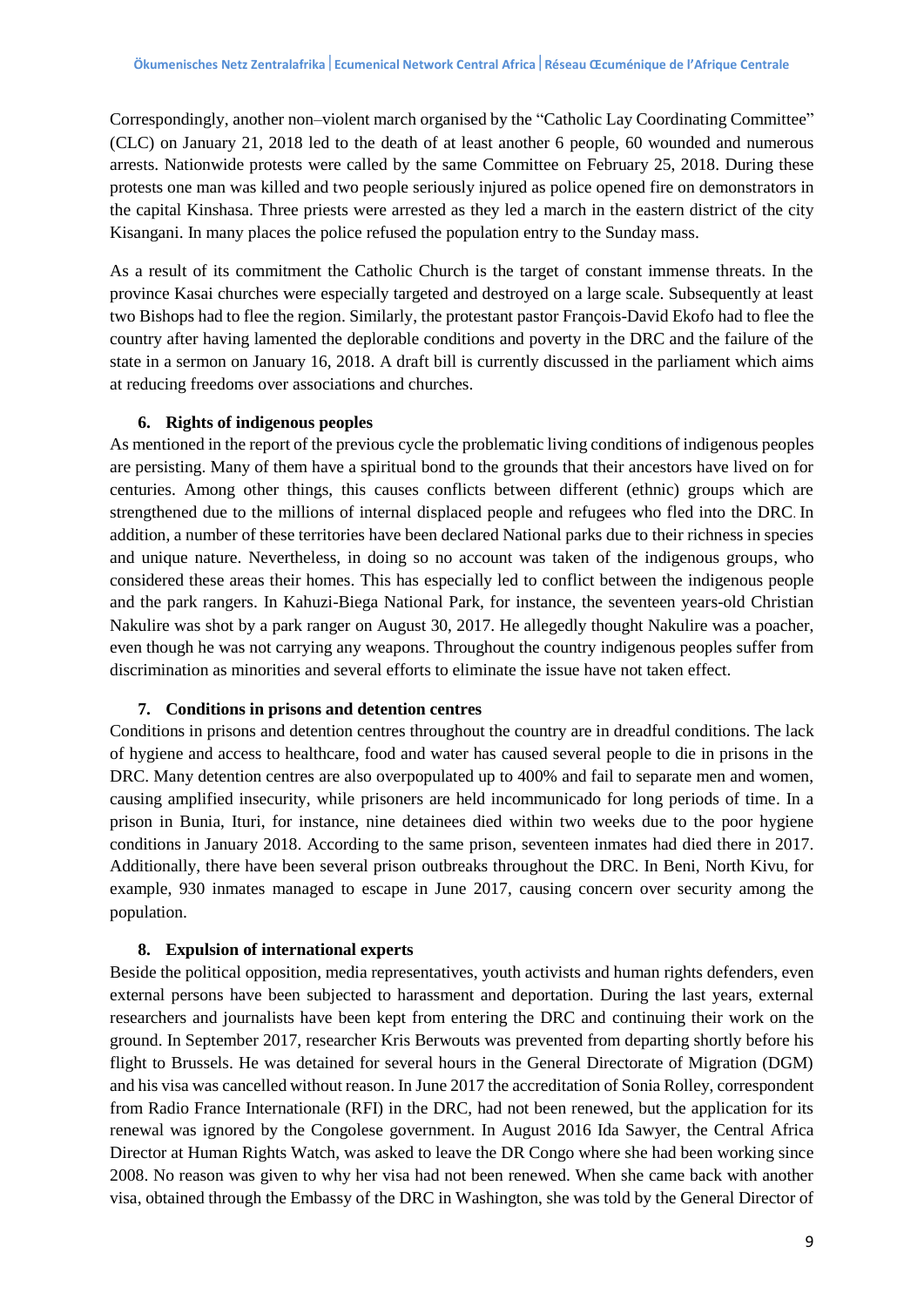Migration that she was no longer welcome in the country and subsequently accompanied to the Rwandan border and deported by agents of the DGM. After publishing a report on March, 2016, including indications on the involvement of the FARDC during massacres in Beni, Jason Stearns, the Director of the Congo Research Group, was expelled from the DRC.

## **9. Raw material industry and labour conditions in mineral mines**

While the government is seeking to make profit of the mineral trade the conditions in the mines remain devastating. The majority of the work is done through manpower and appropriate safety gear is often not available, causing many of the miners to have shown physical reactions after coming into contact with the minerals. Workers receive low wages, often driving them into debt. Many suffer from malnutrition and exhaustion due to the poor security and working conditions. Mines also continue to employ high numbers of children, especially since the National Action Plan to stop Child Labour in 2011 has not been implemented yet. Particularly among children there are increased incidences of physical impairment through the harsh labouring conditions. Lastly, the mineral trade continues to trigger conflict between several illegal armed groups as well as the national security forces, which make profits off of demands for illegal payments from miners.

### **10. Economic and social developments**

Due to the political crisis and the absence of state institutions, the disastrous economic situation in the country has worsened. In 2015, the DRC ranked 176<sup>th</sup> out of 188 countries in the Human Development Index with a value of 0,435, marking it as a low human development country. Since 2013 its HDI value has therefore increased by a rate of 0,016. Life expectancy is at 59.1 years and the average number of completed years of education is at 6.1. Compared to the median rates in Sub-Saharan Africa the DRC is therefore doing slightly better at life expectancy and mean years of schooling, yet its Gross National Income (GNI) per capita is only at 680 US\$ compared to 3,383 for Sub-Saharan Africa.

The total expenditure on health in 2014 amounted to 4.3% of the GDP. Approximately 74 infants out of 1000 live births died between birth and age 1, 97.6 under the ages of 5 and malnutrition also continues to be a serious issue. In March 2018 the UN announced that especially in the Kasaï region more than 2 million children were at risk of dying from malnutrition. Additionally 370,000 people in the country are livings with AIDS of which only 42% receive Antiretroviral Therapy (ART).

Since November 2017, the country has experienced increased incidences of Cholera cases especially in the Kinshasa province. Between November 2017 and February 2018, 1065 cases were reported of which 43 died. Severe flooding caused the number of cases to double in January, yet towards the end of the month a decline of new cases could be marked up. The origin of the disease is attributed to the increasing population, causing overcrowding, as well as poor infrastructure and lack of appropriate sanitation facilities and clean water around Kinshasa.

Ebola erupted in May 2018 in the north-western province of Equateur. The epidemic has been halted relatively quickly with the help of the World Health Organization (WHO). In July, the Health Minister officially declared the Ebola epidemic to be over. 33 people died during this epidemic in total.

In the eastern Congolese province of North Kivu, Ebola virus broke out in August 2018 near to the city Beni. The Ministry of Health confirmed 46 cases of contagion by the time of this report; 43 people have already died. The fight against the epidemic takes place under unlikely conditions: war, mass escape and refugee camps facilitate the spread of disease.

The majority of the Congolese population faces poor living conditions and unemployment, causing frustration and an increased use of violence especially among the youth. Additionally, food prices are rising and the Congolese franc is losing value. Despite these conditions the government has suggested budget cuts from 6.1 billion US\$ to 5.2 billion US\$ in 2017.